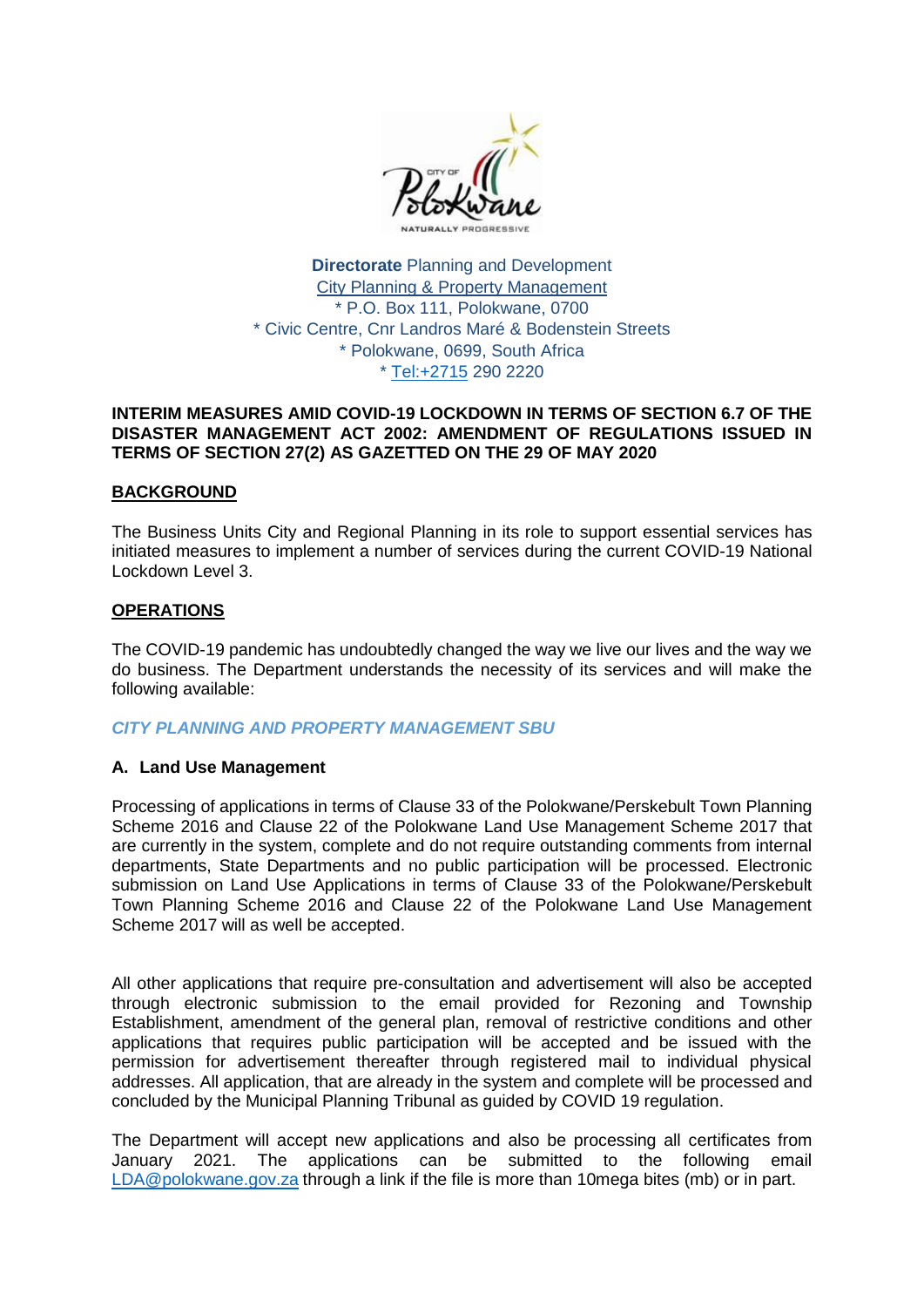Once the applications are submitted, an invoice will be issued to applicants, with details for an EFT payment. Applications will only be processed once proof of payment is received and the public participation conducted.

Submission of application or any objections to applications should submitted to [LDA@polokwane.gov.za](mailto:LDA@polokwane.gov.za) and copied to the Managers as per the email below on table.

That any objection that may be lodged, an objector will be able to view the file during working hours and will have to schedule for such viewing in order to be provided with a viewing place for application. No copies will be issued out to the objectors.

In case of public participation, the applicant should take note that all the application that requires public participation will be sent to the adjacent neighbour through a registered mail, Newspaper advertisement and Gazette notice. For in case of those applications that demand only adjacent owners consent, the following will be considered for serving of the adjacent owners notice or consent:

The use courier or registered mail for the serving of notice and proof be provided.

NB: Enquiries and follow-ups on applications will be limited to email or telephone call to the contacts listed below or agreed as per appointment but subject to COVID 19 regulation compliance. Additional supporting documents or outstanding documents must be communicated through email as provided above.

Applications from our Rural area will be communicated once arrangements with the Traditional Local Authority for submission for eg. Spaza and general dealers etc in terms of section 74 of the By-Law 2017 or forms can be downloaded from the municipal website or be requested telephonically or through email with details under section of Land Use Management Officials as provided below.

General communication with applicants will done through email or telephone to the provided contacts below.

## **B. Convening of Municipal Planning Tribunal (MPT)**

The MPT will reconvene under Level 3 for all applications as guided by the stipulations of Covid-19 essential municipal services will then only be convened and conducted using media platforms, such as teleconferencing and videoconferencing, where practically possible; unless on exceptional circumstances, tribunal hearing will then only be convened and conducted using media platforms.

For more information, please contact Trevor Maenetja, on [LDA@polokwane.gov.za](mailto:LDA@polokwane.gov.za) or [trevorm@polokwane.gov.za](mailto:trevorm@polokwane.gov.za) or 067 166 4684 and the Manager City Planning below.

## **C. Building plan assessment and OC under City Planning**

#### **1. Building plan assessment**

Building plans are received from the Housing and Building Inspectorate for Town Planning comments/scrutiny in line with the Polokwane Perskebult Town Planning Scheme, 2016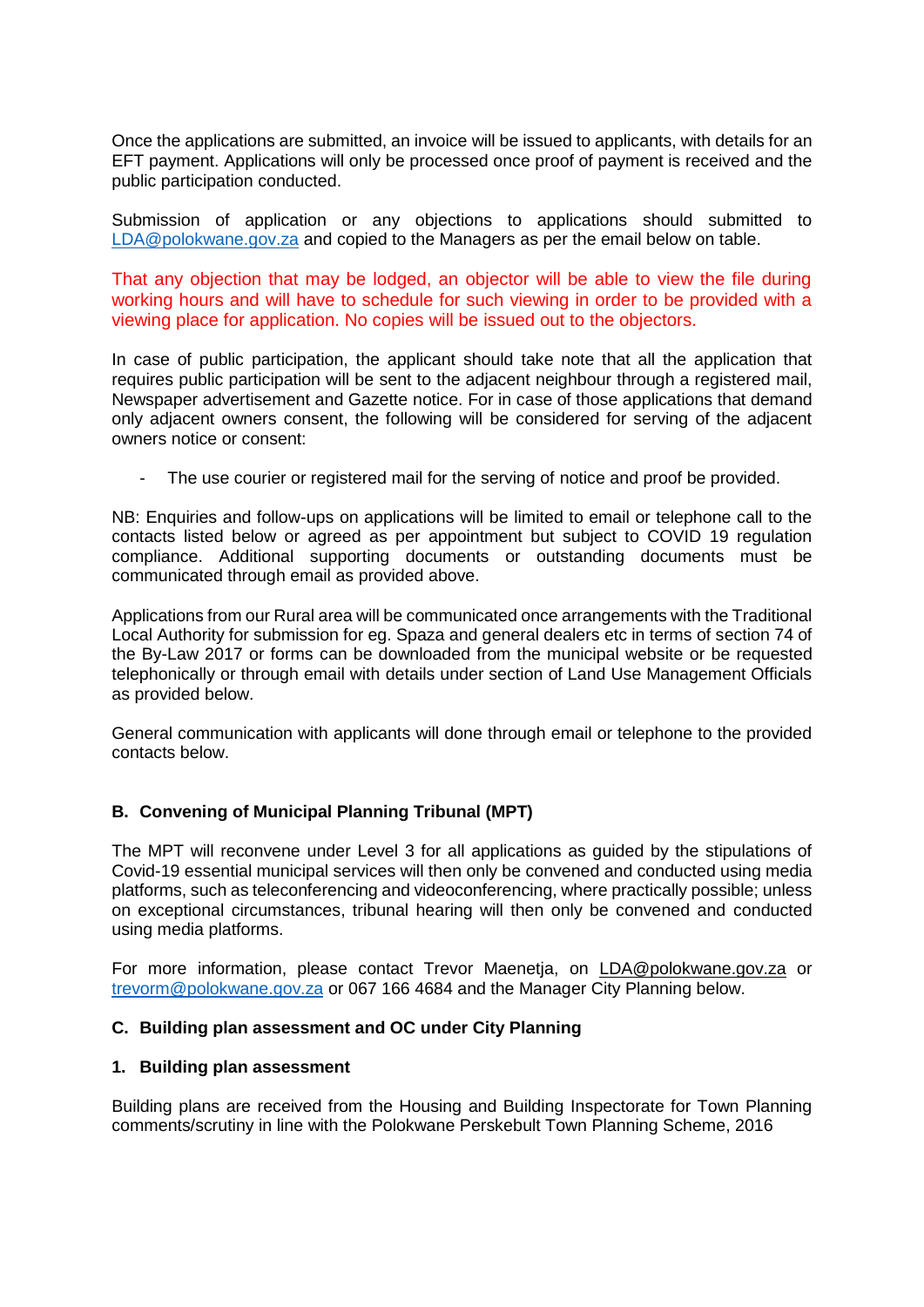Building plans are circulated to the Town Planning unit in the form of hard copy files, an electronic platform of submission and circulation of plans will be implemented once the system is in place.

There are pending hardcopy building plans still circulating at Town Planning, those will have to be finalised and electronic comments will be circulated back to Housing and Building inspectorate.

There are number of applications that result from building plans scrutiny namely;

- Relaxation of Building lines,
- Relaxation of Coverage. Height and F.A.R (Those will follow the Land Use application process provided for under **subsection A** above)

For Relaxation of Building lines application, an invoice will be issued to applicants and attached in the Building plan file, with details for an EFT payment. The Building plan will only be processed once proof of payment is received

## **2. Outdoor Advertisement and Illegal Land Uses**

Outdoor advertising applications can be submitted electronically to [LDA@polokwanegov.za](mailto:LDA@polokwanegov.za)

The reporting of Illegal Outdoor advertising and Illegal Land Uses must be made to the Planning Control and Outdoor advertising officials which will be forwarded to law enforcement to enforce as mandated by the **Disaster Management Act 2002 and Amendment of Regulations issued in terms of Section 27(2)**

Enquiries and follow-ups on Building plan comments/ outdoor advertising applications and projects will be limited to email or telephone call to the contacts listed below. Additional supporting documents or outstanding matters must be communicated through email as attached to outdoor advertisement and control Division..

## **D. Spatial Planning**

All policies will be sent electronically for comments and inputs. This will include internal and external stakeholders.

Internal stakeholders will be sent policies through email for comments and inputs, whilst for external stakeholder's public participation will be done in terms of section 21 of the Municipal System Act, 2000. This includes placing notices on local newspapers, municipal websites, cluster offices and any other media platform in order to obtain comments and inputs. Communication and Legal services Support SBU will also assist with the process.

All comments and inputs should be forwarded to Spatial Planning as attached above to the table..

| Name        | Designation                                                                   | Contact            | Email                      |
|-------------|-------------------------------------------------------------------------------|--------------------|----------------------------|
| Edwin Shika | City<br>Manager<br>Regional<br>Planning<br>Authorised<br>and<br>Official (AO) | and   081 387 0876 | edwins@polokwanegov.za     |
|             |                                                                               |                    |                            |
| Prudence    | Chief Town Planner:   081 783 0903                                            |                    | prudencer@polokwane.gov.za |
| Raletiena   | <b>Spatial Planning</b>                                                       |                    |                            |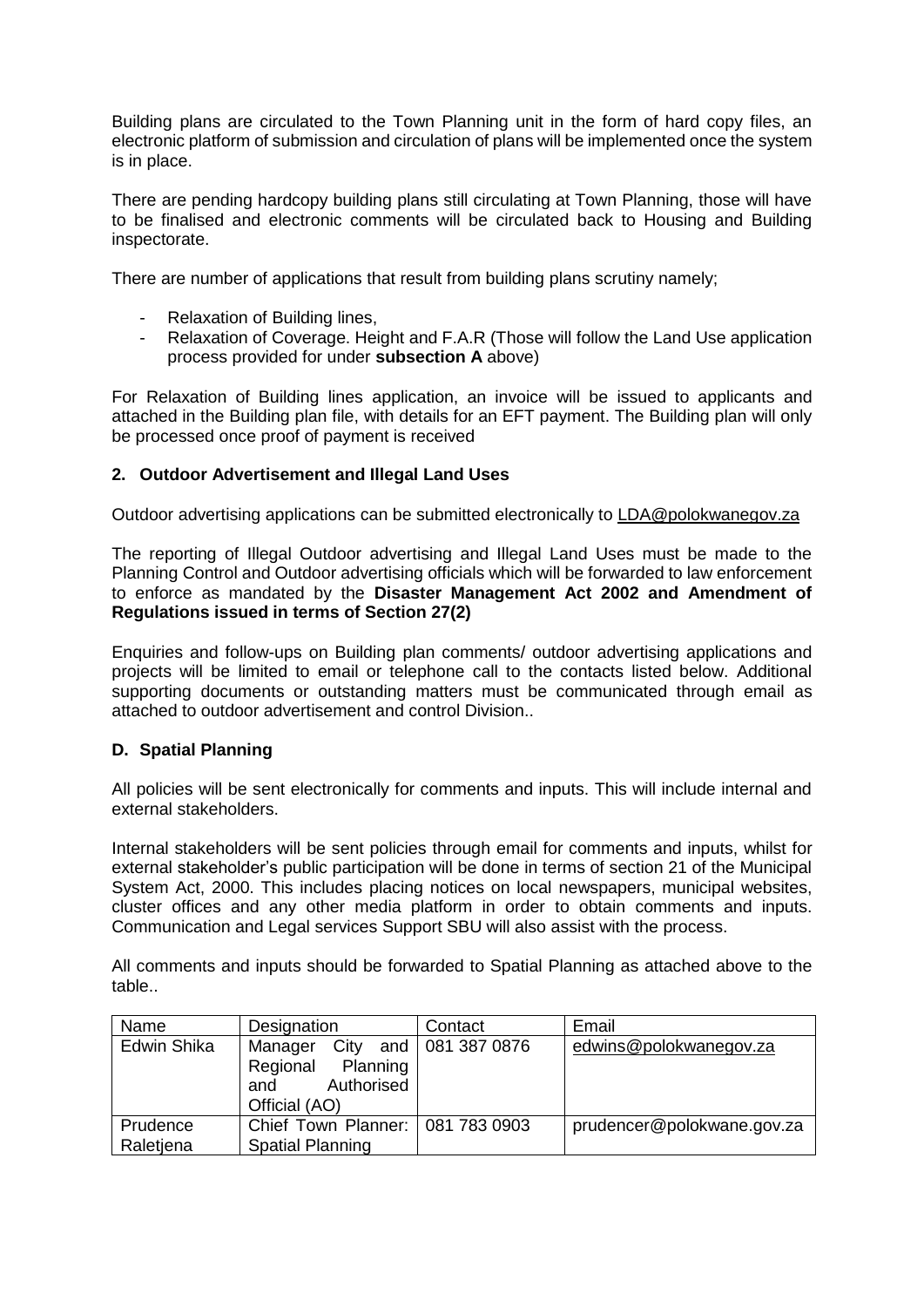| Tshepo       | Senior    | Town    | 083 667 8538 | tshepos@polokwane.gov.za  |
|--------------|-----------|---------|--------------|---------------------------|
| Sebola       | Planner:  | Spatial |              |                           |
|              | Planning  |         |              |                           |
| Donald Mazwi | Assistant | Town    | 067 103 7828 | donaldma@polokwane.gov.za |
|              | Planner:  | Spatial |              |                           |
|              | Planning  |         |              |                           |

# **E. Property Management**

The office will be operating through appointments and observe COVID 19 regulation. No consultation without appointment.

The team shall not receive members of the public for fear of Covid-19 infection. Should the need arise at a later date for physical close contact, that could only be possible if the employer had put in place measures as so advised by the Minister of Employment and Labour, compliant to OHS regulations.

| <b>NAMES OF EMPLOYEES: WEEK ROTATIONAL PROGRAM</b> |                    |                              |                         |                                     |
|----------------------------------------------------|--------------------|------------------------------|-------------------------|-------------------------------------|
| <b>MONDAY</b>                                      | <b>TUESDAY</b>     | <b>WEDNESDAY</b>             | <b>THURSDAY</b>         | <b>FRIDAY</b>                       |
| <b>Marco Nolte</b>                                 | <b>Marco Nolte</b> | Takalani<br>Nemukombane      | Takalani<br>Nemukombane | <b>LEDILE</b><br><b>MOHOLOLA</b>    |
| Azwi Ramala                                        | Azwi Ramala        | Kgaogelo<br>Kgatjepe         | Kgaogelo Kgatjepe       | <b>MAHLOGONOLO</b>                  |
| Nare Sebola                                        | Nare Sebola        | <b>Judith Mariri</b>         | <b>Judith Mariri</b>    | <b>MATSOMANE</b>                    |
| Sydwell                                            | Sydwell            | Pheegane                     | Pheegane                |                                     |
| Mabapa                                             | Mabapa             | Matlakala                    | Matlakala               | <b>MR META</b>                      |
| Donald Mazwi                                       | Donald Mazwi       | Mavis Vele                   | <b>Mavis Vele</b>       | <b>ISAAH MONYAI</b>                 |
| Kabi Thamaga                                       | Kabi Thamaga       | <b>Tshepo Sebola</b>         | <b>Tshepo Sebola</b>    | Mulaudzi<br><b>Tshifhiwa Portia</b> |
| Mulaudzi<br>Tshifhiwa<br>Portia                    | Suzan<br>Dibakwana | Mulaudzi<br>Tshifhiwa Portia | Suzan Dibakwana         | Suzan Dibakwana                     |

The following officials will be working from home and submit work on Fridays:

- LEDILE MOHOLOLA
- MAHLOGONOLO MATSOMANE
- MR META
- **ISAAH MONYAI**
- MAVIS VELE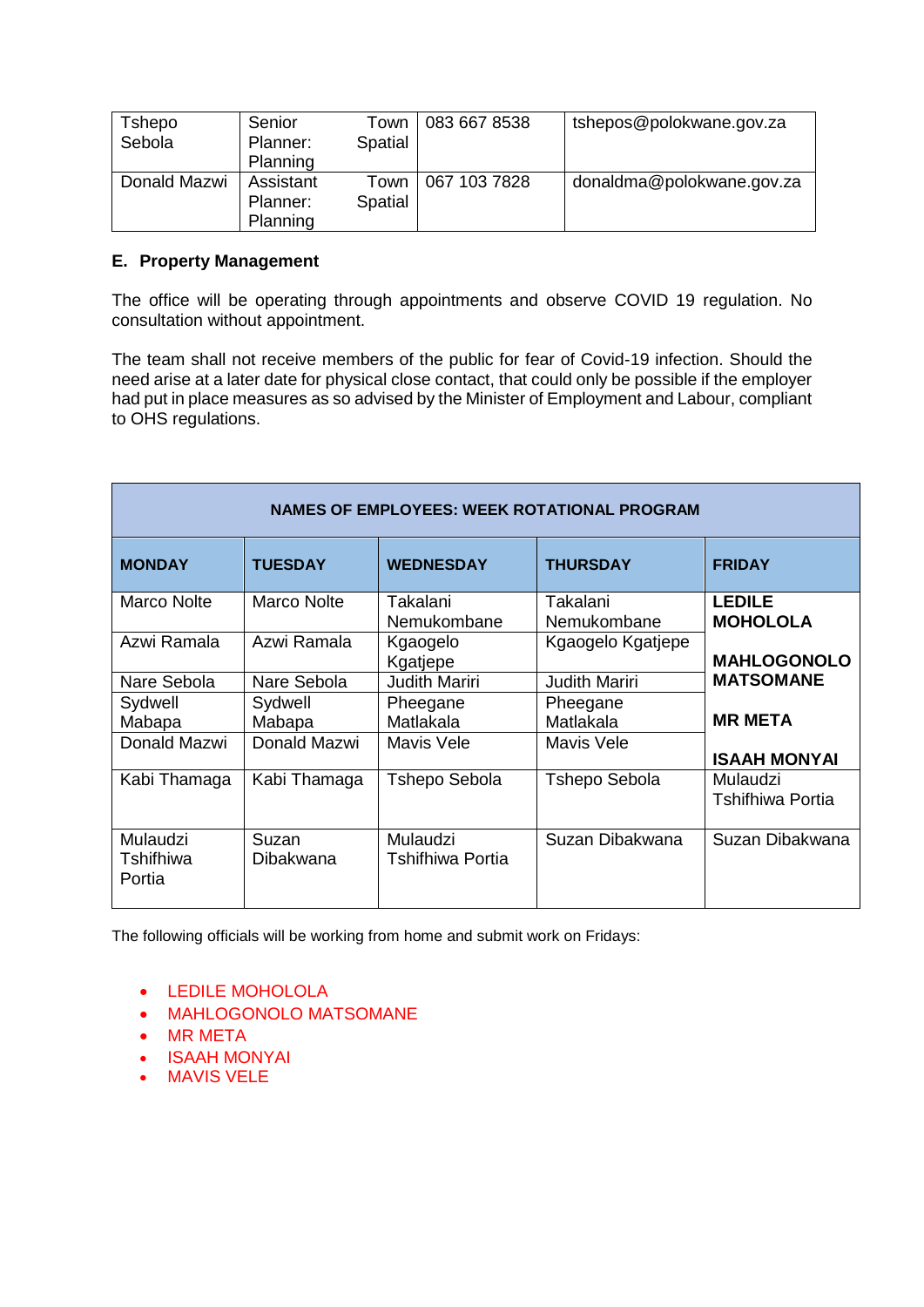| <b>NAME</b>                                                                                                                                | <b>DESIGNATION</b>                                   | <b>CONTACT</b>                                                        | <b>EMAIL</b>                                                                                  |  |
|--------------------------------------------------------------------------------------------------------------------------------------------|------------------------------------------------------|-----------------------------------------------------------------------|-----------------------------------------------------------------------------------------------|--|
|                                                                                                                                            |                                                      |                                                                       |                                                                                               |  |
|                                                                                                                                            | <b>Manager city Planning and Property management</b> |                                                                       |                                                                                               |  |
| All submission or correspondence to the division must be sent to LDA@polokwane.gov.za and copied to the relevant<br>personnel email below. |                                                      |                                                                       |                                                                                               |  |
| Edwin Shika                                                                                                                                | City<br>Manager                                      | 081 387 0876                                                          | edwins@polokwanegov.za                                                                        |  |
|                                                                                                                                            | and<br>Regional                                      |                                                                       |                                                                                               |  |
|                                                                                                                                            | Planning<br>and<br>Authorised                        |                                                                       |                                                                                               |  |
|                                                                                                                                            | Official (AO)                                        |                                                                       |                                                                                               |  |
|                                                                                                                                            |                                                      |                                                                       |                                                                                               |  |
|                                                                                                                                            |                                                      | <b>Land use Management contact</b>                                    | All matters related to land development application can be queried to the following officials |  |
| Yasmin Gani                                                                                                                                | Chief<br>Town                                        | 083 669 5121                                                          | vasming@polokwane.gov.za                                                                      |  |
|                                                                                                                                            | Planner:<br>land                                     |                                                                       |                                                                                               |  |
|                                                                                                                                            | use                                                  |                                                                       |                                                                                               |  |
|                                                                                                                                            | management                                           |                                                                       |                                                                                               |  |
| <b>Marco Nolte</b>                                                                                                                         | Senior<br>Town<br>Planner:<br>land                   | 081 559 9575                                                          | marcon@polokwane.gov.za                                                                       |  |
|                                                                                                                                            | use                                                  |                                                                       |                                                                                               |  |
|                                                                                                                                            | management                                           |                                                                       |                                                                                               |  |
| Takalani                                                                                                                                   | Senior<br>Town                                       | 081 479 0336                                                          | takalanin@polokwane.gov.za                                                                    |  |
| Nemukombane                                                                                                                                | Planner:<br>land                                     |                                                                       |                                                                                               |  |
|                                                                                                                                            | use<br>management                                    |                                                                       |                                                                                               |  |
| LedileMoholola                                                                                                                             | Town Planner:                                        | 081 031 3914                                                          | ledilem@polokwane.gov.za                                                                      |  |
|                                                                                                                                            | land<br>use                                          |                                                                       |                                                                                               |  |
|                                                                                                                                            | management                                           |                                                                       |                                                                                               |  |
| Azwinndini Ramala                                                                                                                          | Assistant Town                                       | 081 373 5468                                                          | azwinndinir@polokwane.gov.za                                                                  |  |
|                                                                                                                                            | Planner:<br>land<br>use                              |                                                                       |                                                                                               |  |
|                                                                                                                                            | management                                           |                                                                       |                                                                                               |  |
| Kgaogelo Kgatjepe                                                                                                                          | Assistant Town                                       | 067 1027009                                                           | kgaogelok@polokwane.gov.za                                                                    |  |
|                                                                                                                                            | Planner:<br>land                                     |                                                                       |                                                                                               |  |
|                                                                                                                                            | use                                                  |                                                                       |                                                                                               |  |
|                                                                                                                                            | management                                           |                                                                       |                                                                                               |  |
|                                                                                                                                            |                                                      | <b>Outdoor Advertisement and building control</b>                     |                                                                                               |  |
|                                                                                                                                            |                                                      | All matters related to Building Plans can be queried to the following |                                                                                               |  |
| Mavis Vele                                                                                                                                 | <b>Town Planner</b>                                  | 083824 9866                                                           | Mavis V@polokwane.gov.za                                                                      |  |
| <b>Tshepo Sebola</b>                                                                                                                       | Acting<br><b>Chief</b>                               | 0836678538                                                            | Tshepos@polokwane.gov.za                                                                      |  |
| <b>Town Planner</b><br><b>Spatial planning</b>                                                                                             |                                                      |                                                                       |                                                                                               |  |
|                                                                                                                                            |                                                      | All matters related to Policies can be queried to the following       |                                                                                               |  |
| Prudence Raletjena                                                                                                                         | Chief Town and                                       | 0817830903                                                            | PrudenceR@polokwane.gov.za                                                                    |  |
|                                                                                                                                            | Regional                                             |                                                                       |                                                                                               |  |
| Tshepo Sebola                                                                                                                              | Planner<br>Town<br>Senior                            | 0836678538                                                            | TshepoS@polokwane.gov.za                                                                      |  |
|                                                                                                                                            | Planner                                              |                                                                       |                                                                                               |  |
| Mahlogonolo                                                                                                                                | <b>Town Planner</b>                                  | 0832707427                                                            | Mahlogonoloam@polokwane.gov.za                                                                |  |
| <b>Matsomane</b>                                                                                                                           |                                                      |                                                                       |                                                                                               |  |
| Mazwi                                                                                                                                      | Assistant Town                                       | 0152902075                                                            | Donaldma@polokwane.gov.za                                                                     |  |
|                                                                                                                                            | Planner                                              |                                                                       |                                                                                               |  |
|                                                                                                                                            |                                                      |                                                                       |                                                                                               |  |
| Property management                                                                                                                        |                                                      |                                                                       |                                                                                               |  |
| All matters related to properties can be queried or get advice from the following                                                          |                                                      |                                                                       |                                                                                               |  |
|                                                                                                                                            |                                                      |                                                                       |                                                                                               |  |
| Morris Maleka                                                                                                                              | Assistant                                            | 0836240858                                                            | morrism@polokwane.gov.za                                                                      |  |
|                                                                                                                                            | manager                                              |                                                                       |                                                                                               |  |